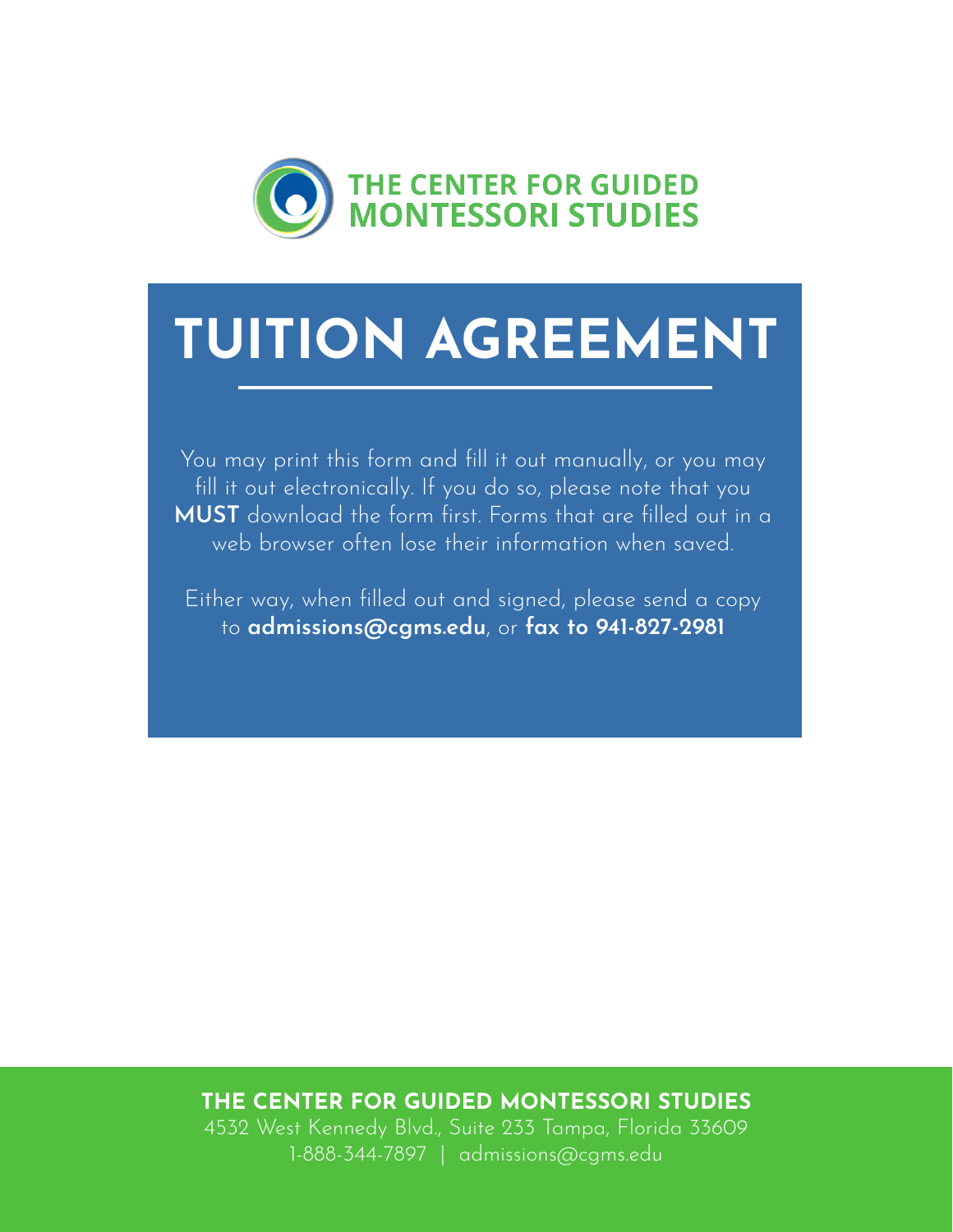

If multiple parties are contributing to the tuition then all must sign this document. Please describe in detail here the arrangement of responsibility.

*If the Head of School is applying for a program the board or owner must also sign the agreement.*



IMPORTANT: In the event that multiple parties are sponsoring an Adult Learner, should any one of these parties choose to withdraw from this agreement then the Adult Learner shall be placed on suspension until the account is in good standing and a new payment arrangement is made. There is no refund possibility after the 4th module. All funds are denominated in and must be rendered in US currency. Foreign bank drafts, including those from Canada, must account for currency differences and the cost of settlement.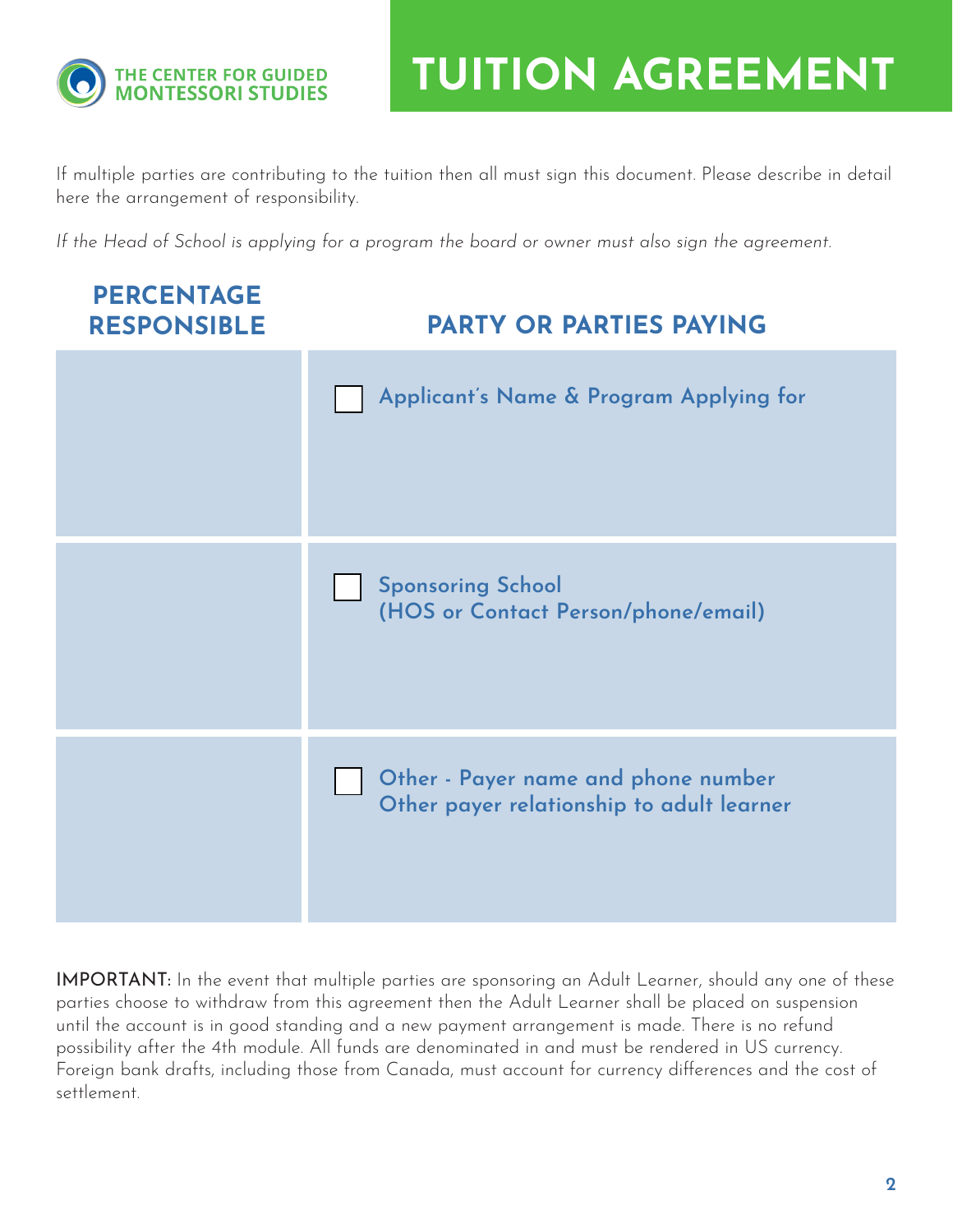

# WITHDRAWALS AND REFUND POLICY

Application Fees are non-refundable. All tuition and fees (less the application fee) paid by the sponsoring party or parties shall be refunded if requested within the first 3 business days after signing a contract with CGMS. All other refunds are due according to the following schedule:

## WITHDRAWALS AFTER THE RESIDENTIAL SESSION

Withdrawal after attendance at a residential session will result in responsibility for \$1900 per session attended. This will be taken into consideration when calculating refunds or balance due, along with the following policies regarding withdrawal during the distance-learning phase.

## WITHDRAWAL DURING THE DISTANCE LEARNING PHASE

- Before the end of week # 2 of the distance learning phase 90% of the base tuition will be refunded. The sponsoring party or parties are responsible for paying 10% of the total base tuition.
- Before the end of week #8 or at the end of the first module of the distance learning phase, 80% of the base tuition will be refunded. The sponsoring party or parties are responsible for paying 20% of the total base tuition.
- Before the end of the second module, 60% of the base tuition will be refunded. The sponsoring party or parties are responsible for paying 40% of the total base tuition.
- By the end of the third module, 30% of the base tuition will be refunded. The sponsoring party or parties are responsible for paying 70% of the total base tuition.
- By the end of the fourth module, 20% of the base tuition will be refunded. The sponsoring party or parties are responsible for paying 80% of the base total tuition.
- No refunds will be made for withdrawals after the fourth module, and the sponsoring party or parties are still responsible for the entire tuition.

All refunds shall be made according to the schedule above, and shall be within 30 business days of receipt of a formal withdrawal letter.

#### PLEASE SIGN TO INDICATE UNDERSTANDING AND AGREEMENT OF REFUND POLICY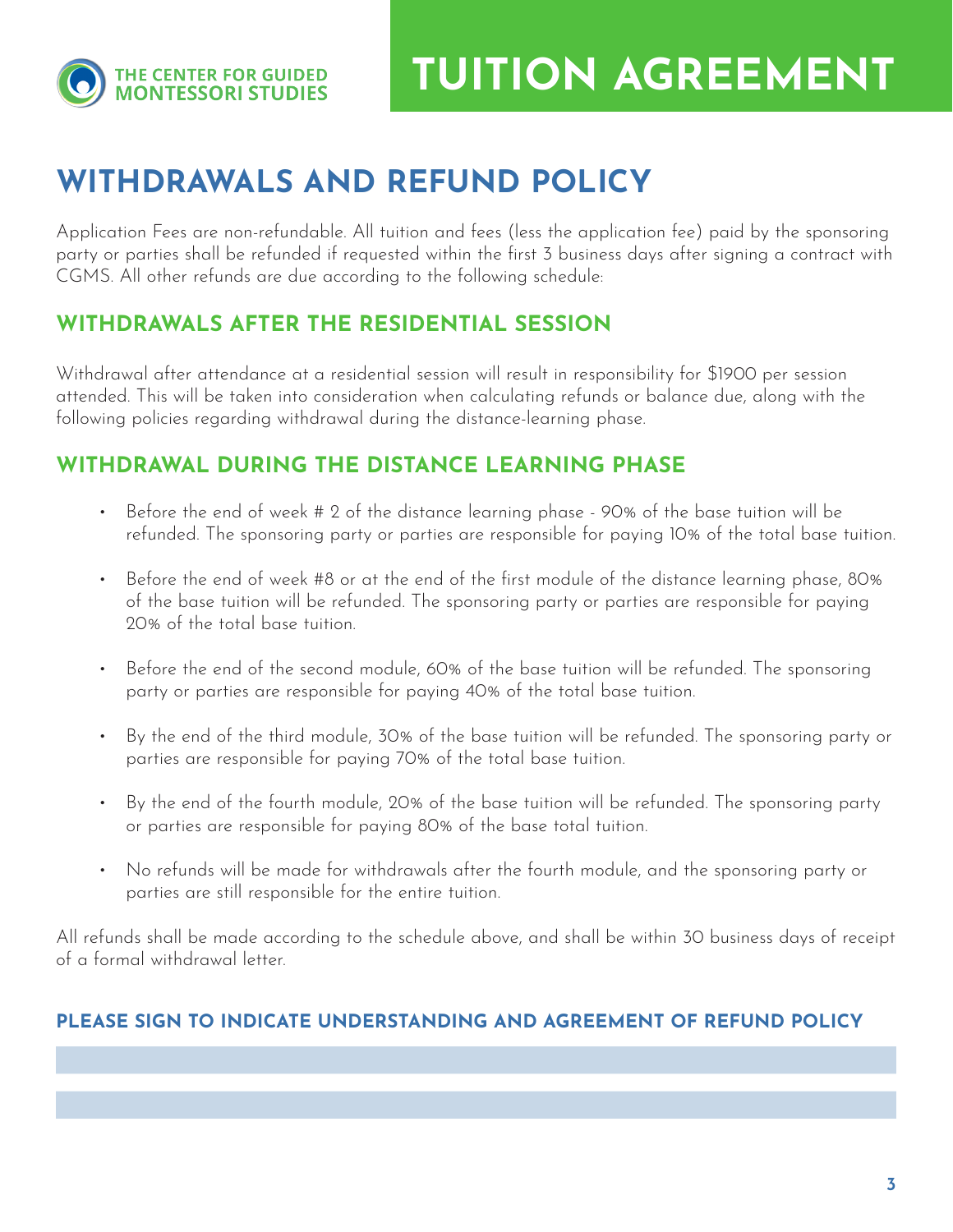

NOTE: This page is only for schools who are sponsoring an applicant. If you are self-pay, please do not complete this page.

# POLICY REGARDING SPONSORED ADULT LEARNERS

## IMPORTANT NOTE TO SPONSORED SCHOOLS AND SPONSORED LEARNERS

In the event that an adult learner leaves the employment of a sponsoring entity such as a school, it is CGMS policy to allow that adult learner to complete their training provided that they assume financial responsibility for future payments if any. If tuition has been paid in full, then at the time an Adult Learner leaves a sponsor's employment the sponsor or sponsors shall receive a refund according to the Withdrawals and Refund Policy, and the Adult Learner must assume payments for any amount refunded to the sponsor or sponsors.

If a sponsor demonstrates that they have a written contract mandating repayment for an adult learner's training, then CGMS will prohibit the adult learner from finishing their training until such a time as they have fulfilled that contract. Sponsors who wish to ensure that a teacher who has left their employ can no longer continue training at CGMS without financial repayment must provide CGMS with a copy of a signed and countersigned contract stating the terms of the sponsorship.



No, I am a self paying adult learner and a school contract does not apply to me.



No, I/we do not have a written repayment contract with the adult learner in question.



Yes, I/we have a written repayment contract with the adult learner in question. I will submit a copy of that contract with this document.

#### THE DETAILS ARE:

#### ALL PARTIES MUST SIGN BELOW TO INDICATE UNDERSTANDING AND AGREEMENT TO THIS POLICY:

| Sponsor Name and Title                                        |                                          |
|---------------------------------------------------------------|------------------------------------------|
| Sponsor Signature                                             |                                          |
| I (Adult Learner Name)<br>above conditions of my sponsorship. | agree that I understand and agree to the |
| Adult Learner Signature                                       |                                          |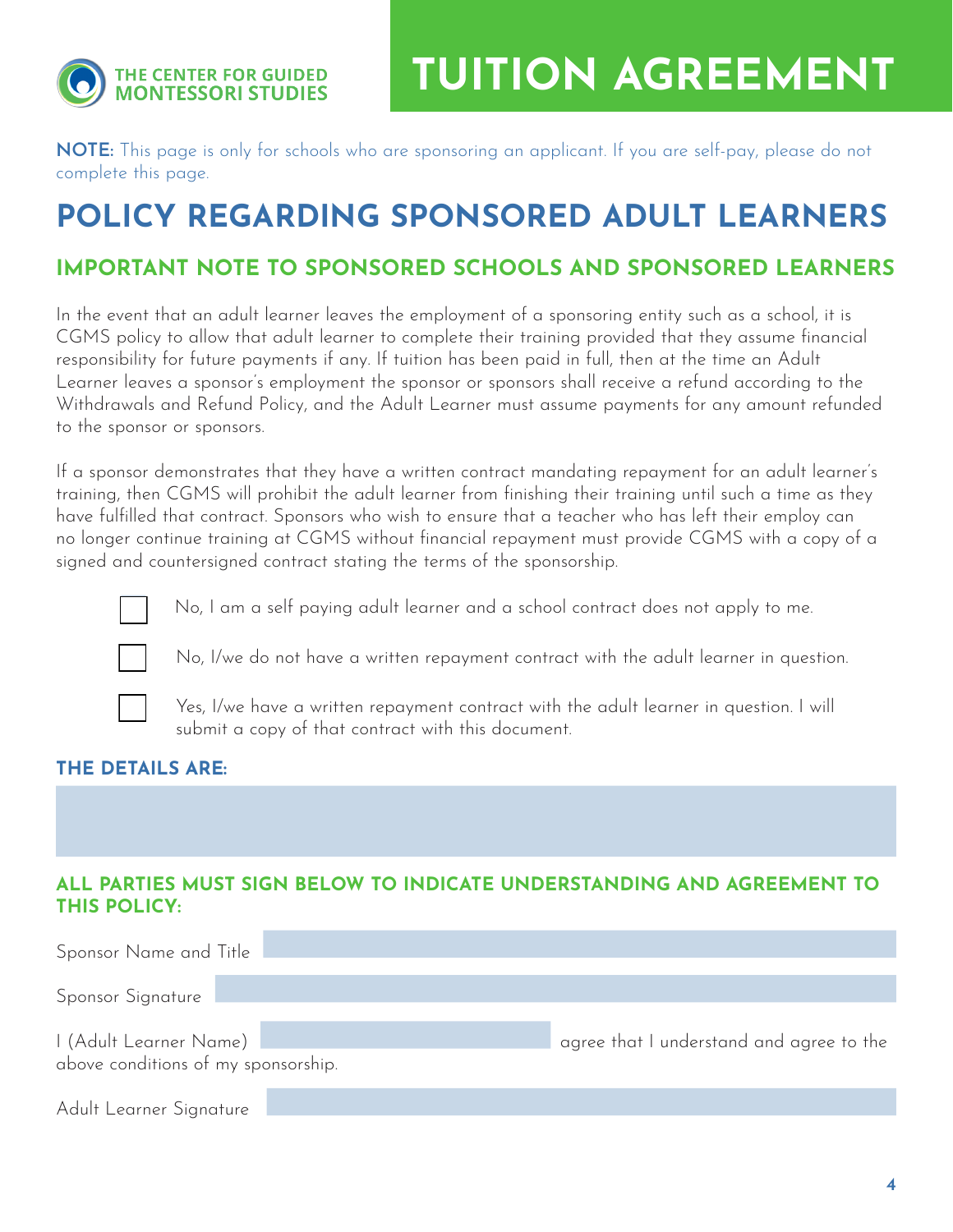

# TUITION AND FEES

The first payment as listed below **must** be scheduled as soon as the Tuition Agreement is submitted to Finance. Tuition is due when training begins and must be paid no later than 30 days. CGMS may, at its discretion, break larger credit card tuition payments into smaller amounts without additional charges to the paying party or parties. We are happy to create custom payment plans on request; contact us at financialaid@cgms.edu to discuss your needs. If such a plan has been created, CGMS will provide a substitute agreement for this form.

| <b>PROGRAM</b>               | <b>ASSOCIATE BASE TUITION</b><br>(NEED PRIOR APPROVAL) | <b>FULL CERTIFICATE BASE TUITION</b><br>(ACCREDITED) |
|------------------------------|--------------------------------------------------------|------------------------------------------------------|
| <b>INFANT/TODDLER</b>        | \$5,200                                                | \$6,900                                              |
| <b>EARLY CHILDHOOD</b>       | \$5,200                                                | \$6,900                                              |
| <b>ELEMENTARY I</b>          | \$5,200                                                | \$6,900                                              |
| <b>ELEMENTARY II</b>         | \$5,200                                                | \$6,900                                              |
| <b>ELEMENTARY I &amp; II</b> | \$6,770                                                | \$9,350                                              |
| <b>SECONDARY</b>             | \$6,770                                                | \$9,350                                              |
| <b>LEADERSHIP</b>            | \$6,770                                                | \$9,100                                              |

ASSOCIATE BASE TUITION: Practicum required but residency is not required FULL, ACCREDITED CERTIFICATE BASE TUITION: Practicum and residency required

#### APPLICATION FEE

Due with the application, non refundable.

#### PROFESSIONAL FEES ALL LEVELS (IT, EC, EL, SECONDARY)

This *mandatory* fee covers the cost of registering the applicant with our various accrediting bodies. Additional Professional fees will apply if transferring to a different certification level and/or returning after an absence of 2 years.

#### LEADERSHIP PROGRAM ONLY PROFESSIONAL FEES

This *mandatory* fee covers the cost of registering the applicant with our various accrediting bodies. Additional Professional fees will apply if transferring to a different certification level and/or returning after an absence of 2 years.

#### EARLY CHILDHOOD OVERVIEW ELEMENTARY I AND ELEMENTARY I & II

The EC Overview Course is mandatory if the applicant has not received a Montessori early childhood credential from an accredited institution.



\$360

\$350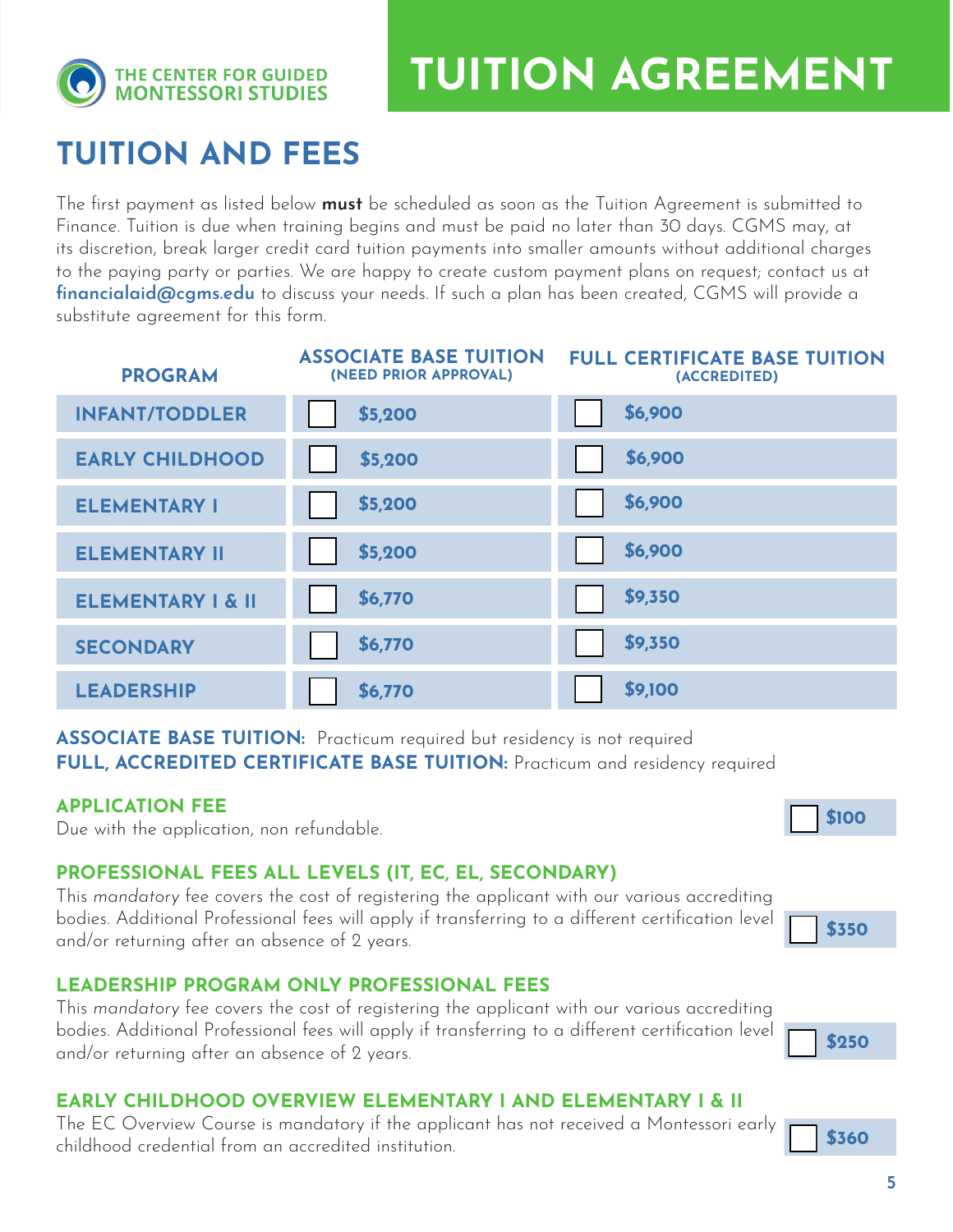### SUPERVISED PRACTICUM

**THE CENTER FOR GUIDED MONTESSORI STUDIES** 

A Supervising Teacher with an accredited Montessori Credential at the program level of the applicant, who is in at least the third year of teaching post-certification, will be in the classroom with the applicant at all times.

#### SELF DIRECTED PRACTICUM WITH MENTOR ON SITE

A Mentor with an accredited Montessori Credential at the program level of the applicant, who is in at least the third year of teaching post-certification, is on site and agrees to weekly meetings and monthly observations in the applicant's classroom.

#### SELF DIRECTED PRACTICUM, NO ONSITE MENTOR

This option is a minimum fee of \$600 and additional fees will apply as determined by the director and practicum team). \*Additional fees will apply

#### POTENTIAL EXTRA FEE

If Field Consultants need to travel more than 100 miles, then reasonable travel expenses will also need to be covered.

#### SERVICE FEE (1 PAYMENT)

The service fee is a one-time charge added to the total bill. It is not per-payment. Each responsible paying party can choose a different plan, each party listed on this agreement choosing payment options will have their own service fee. 1 Payment, Tuition and Fees paid in full.

#### SERVICE FEE (3 PAYMENTS)

Tuition and Fees payment submitted every 3 months.

#### SERVICE FEE (6 PAYMENTS)

Tuition and Fees payment submitted every other month.

#### SERVICE FEE FOR LEADERSHIP PROGRAM ONLY (16 PAYMENTS)

Tuition and Fees payment submitted monthly.

## SERVICE FEE (18 PAYMENTS)

Tuition and Fees payment submitted monthly.

## SERVICE FEE FOR ELEMENTARY I & II COMBINED PROGRAM ONLY

24 Payments - Tuition and Fees payment submitted monthly.

Additional fees will apply as stated in the Student Handbook if changing programs, delaying practicum or need more time to complete the training.

## PLEASE SIGN THIS PAGE TO INDICATE UNDERSTANDING AND AGREEMENT





\$600



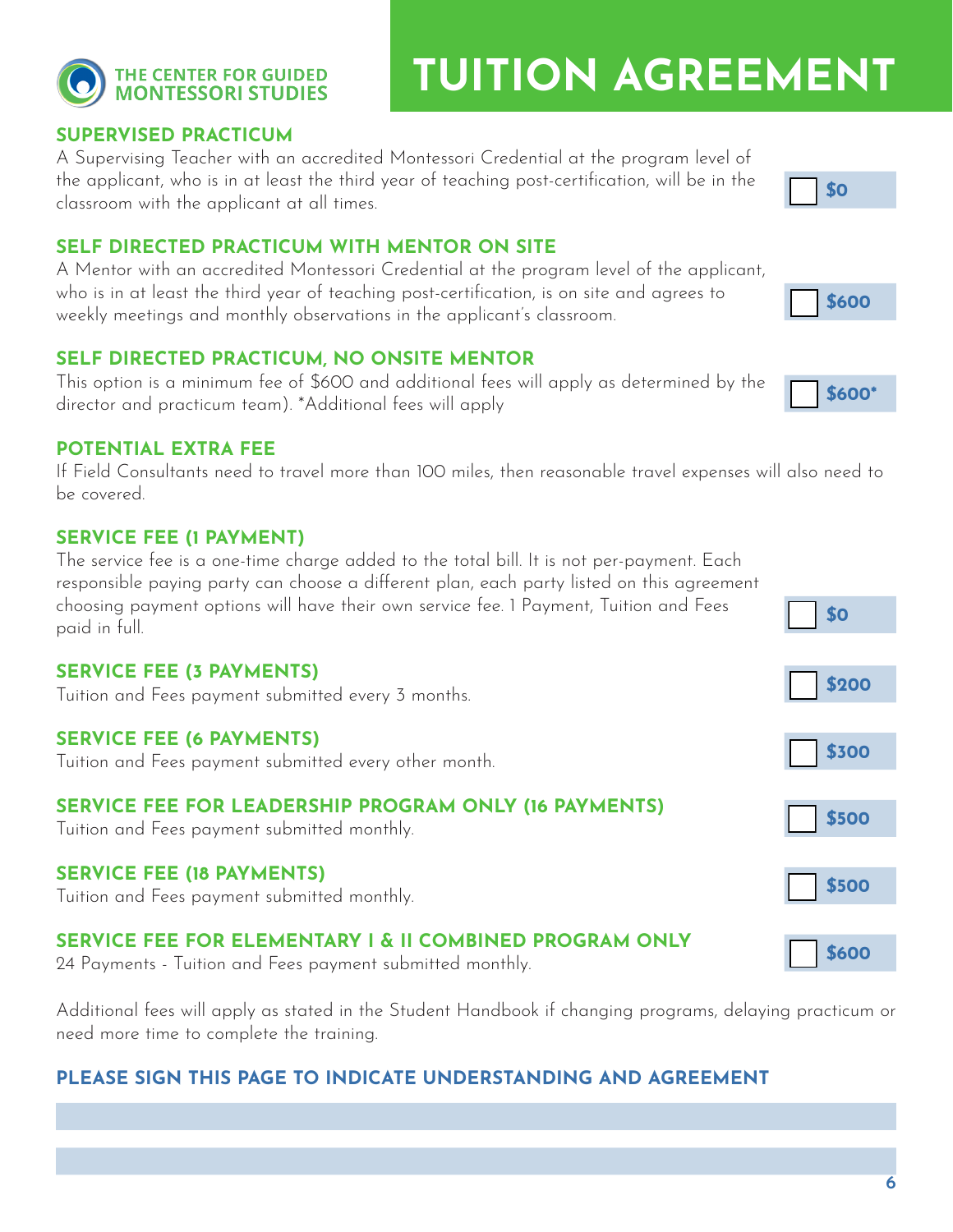

TUITION AGREEMENT WAS CITED FOR A STRUCTURE

# TOTAL (TUITION + FEES)

#### AMOUNT PER PAYMENT (TOTAL DIVIDED BY # OF PAYMENTS)

#### EXAMPLE:

Sara is taking the Elementary I course while at the same time serving as the lead teacher in her classroom. She wishes to pay in three installments. Sara will not need to take the EC overview course, because she previously received her early childhood credential from a MACTE accredited training course. Sarah's total tuition is (\$6,900 tuition) + (\$200 service fee) + (\$350 professional fee) + (\$600 self-directed fee), or \$8,050. She will pay in three installments of \$2,683.33 each. This does not include the \$100 she will pay at the time of her application.

#### OTHER PAYMENT PLAN AS DISCUSSED AND AGREED UPON WITH A CGMS TUITION COUNSELOR (DETAILS BELOW):

#### PREFERRED PAYMENT METHOD

#### Check

Make checks payable to The Center for Guided Montessori Studies and ensure that all funds are in US dollars. We are not able to accept international checks. Please note payments should be mailed to the North Carolina address rather than the Florida office:

CGMS 9650 Strickland Road Suite 103-127 Raleigh, NC 27615

If you are not paying by check, indicate so below. We will collect payment information upon the applicant's acceptance into the program.

| Visa                | Master Card     American Express |
|---------------------|----------------------------------|
| PayPal (add 4% fee) | Bank/Wire transfer               |

#### PLEASE SIGN THIS PAGE TO INDICATE UNDERSTANDING AND AGREEMENT